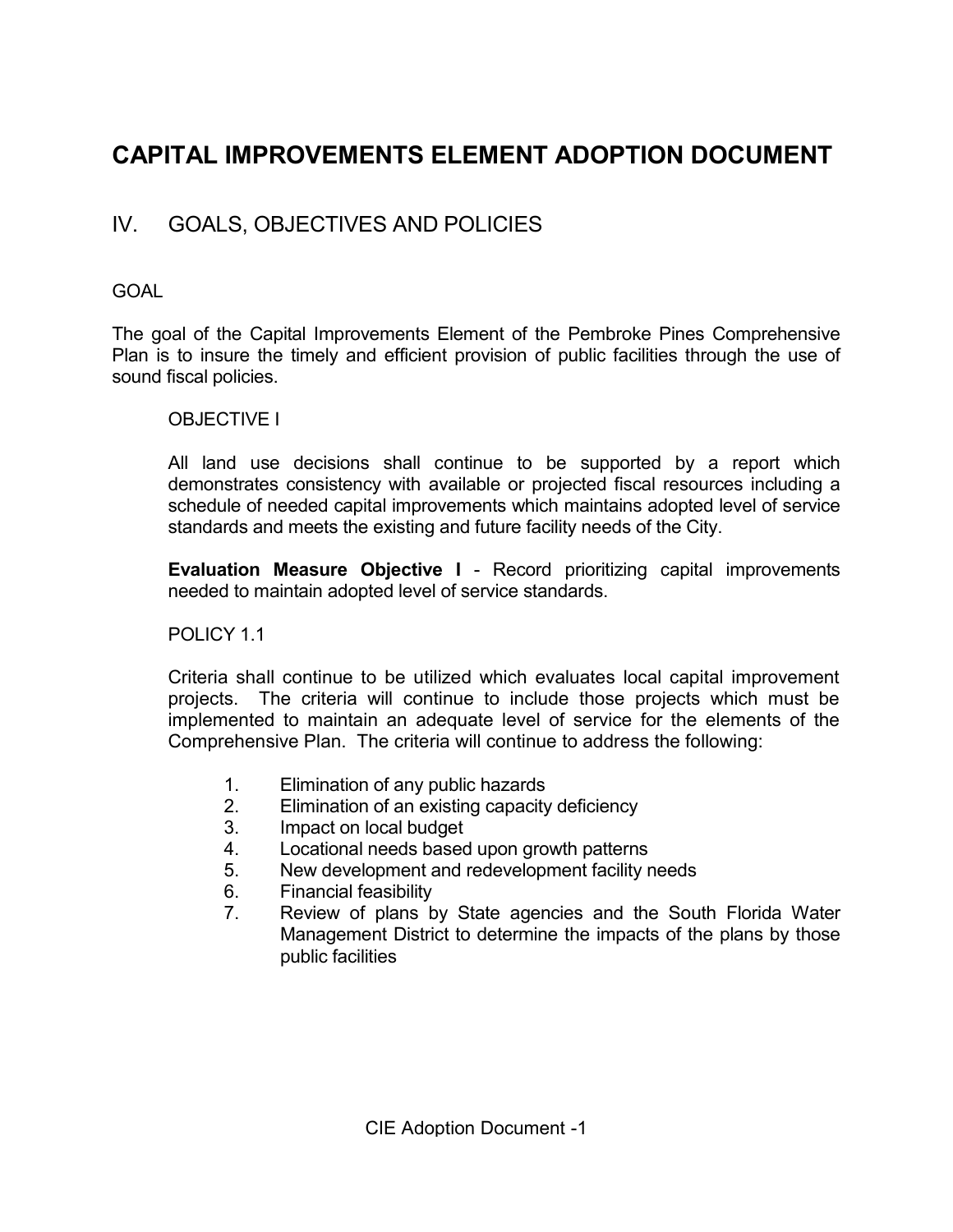### POLICY 1.2

 The City's fiscal policy shall continue to direct expenditures for capital improvements in a manner which is consistent with the policies of the Comprehensive Plan Elements.

### OBJECTIVE II

 The Capital Improvements Element will continue to be utilized as a vehicle for the construction of capital facilities to address the existing deficiencies, to accommodate future growth and to replace obsolete facilities.

 Evaluation Measure Objective II - Record of new capital facilities needed to accommodate future growth, and existing capital facilities in need of replacements or improvements.

## POLICY 2.1

The City will continue to implement and update when necessary land development regulations which ensure that all facilities will either meet the adopted level of service standards identified in the comprehensive plan elements and land development regulations, and are available concurrent with the impacts of development, or development orders and permits are specifically conditioned on the availability of the facilities and services necessary to serve the proposed development.

### POLICY 2.2

 Funding will continue to be allocated for replacement and renewal of capital facilities.

### POLICY 2.3

 The city shall continue to provide capital facilities and infrastructure necessary to maintain the following levels of service as identified in the City's Comprehensive Plan Elements: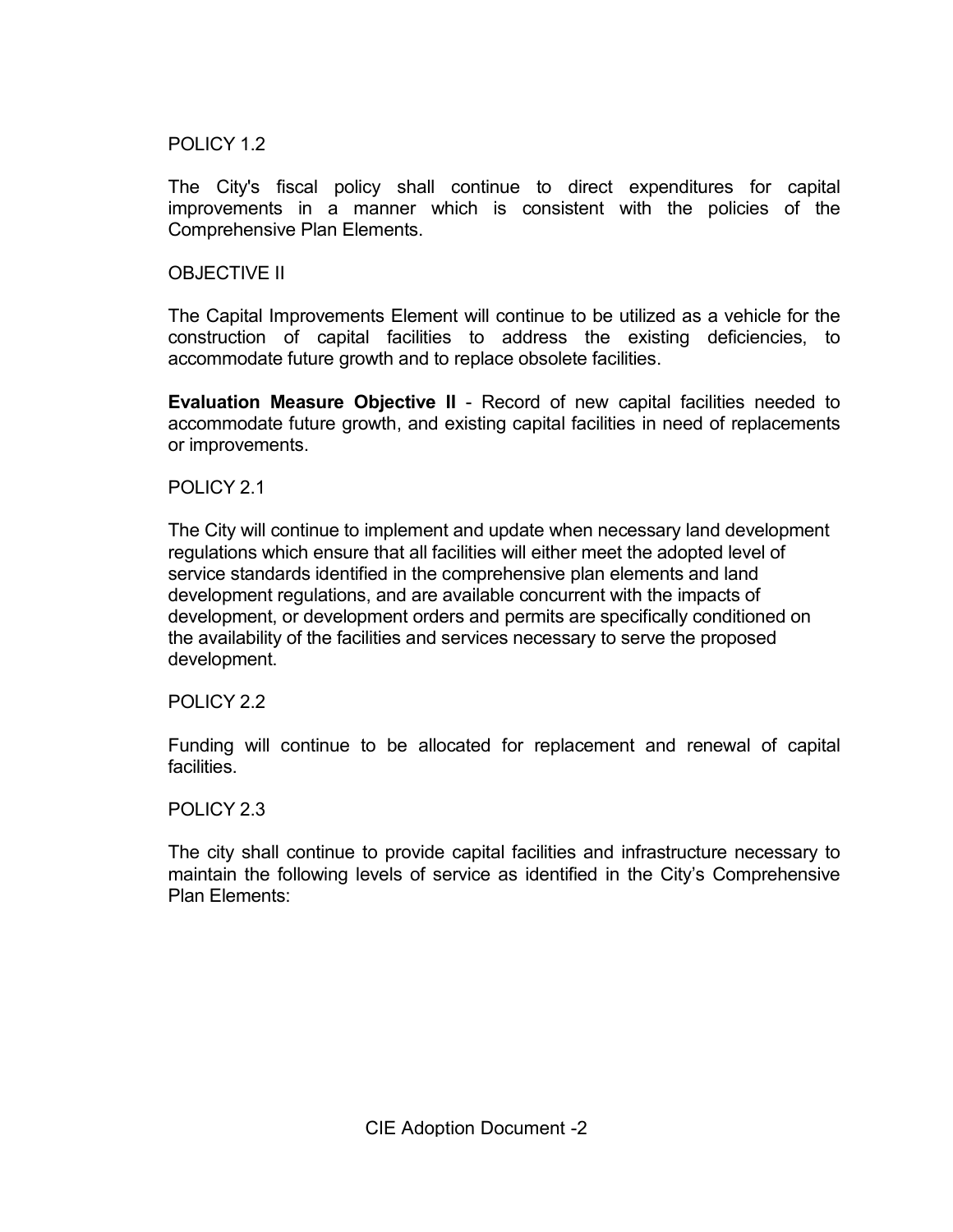| <b>Facility Type</b>         | <b>Level of Service Standard</b>                                                                                                                                                                                                                                                                                                                                                                                                                                                                                  |
|------------------------------|-------------------------------------------------------------------------------------------------------------------------------------------------------------------------------------------------------------------------------------------------------------------------------------------------------------------------------------------------------------------------------------------------------------------------------------------------------------------------------------------------------------------|
| Transportation<br>SIS (FIHS) | "D"<br>Per TE Policy 2.13                                                                                                                                                                                                                                                                                                                                                                                                                                                                                         |
| <b>Sanitary Sewer</b>        | 93 gallons/capita/day<br>1,000 gallons/acres/day                                                                                                                                                                                                                                                                                                                                                                                                                                                                  |
| <b>Solid Waste</b>           | 5 pounds/capita/day                                                                                                                                                                                                                                                                                                                                                                                                                                                                                               |
| Drainage:                    |                                                                                                                                                                                                                                                                                                                                                                                                                                                                                                                   |
| <b>Road Protection</b>       | Residential streets not greater than fifty feet<br>wide rights-of-way to have crown elevations no<br>lower than the elevation for the respective area<br>depicted on the Broward County "Flood Criteria<br>Map." Rights-of-way greater than fifty feet<br>wide to have an ultimate edge of pavement no<br>lower than the elevation for the respective area<br>depicted on the "Flood Criteria Map." In all<br>cases, residential streets shall be designed in<br>accordance with the Broward County flood<br>maps |
| <b>Buildings</b>             | "The minimum lowest floor elevation" shall be<br>the highest of the following:<br>Minimum floor elevation as set forth in the<br>$1_{-}$<br>South Florida Water Management District's Sur-                                                                                                                                                                                                                                                                                                                        |
|                              | face Water Management Permit                                                                                                                                                                                                                                                                                                                                                                                                                                                                                      |
|                              | 2.<br>The elevation shown on the "100 year<br>Floor Elevation" Map, Latest Revision, prepared<br>by the Broward County Transportation De-<br>partment                                                                                                                                                                                                                                                                                                                                                             |
|                              | Twelve (12) inches above the highest<br>3.<br>point of the paved roadway/drive-lane nearest<br>to the building.                                                                                                                                                                                                                                                                                                                                                                                                   |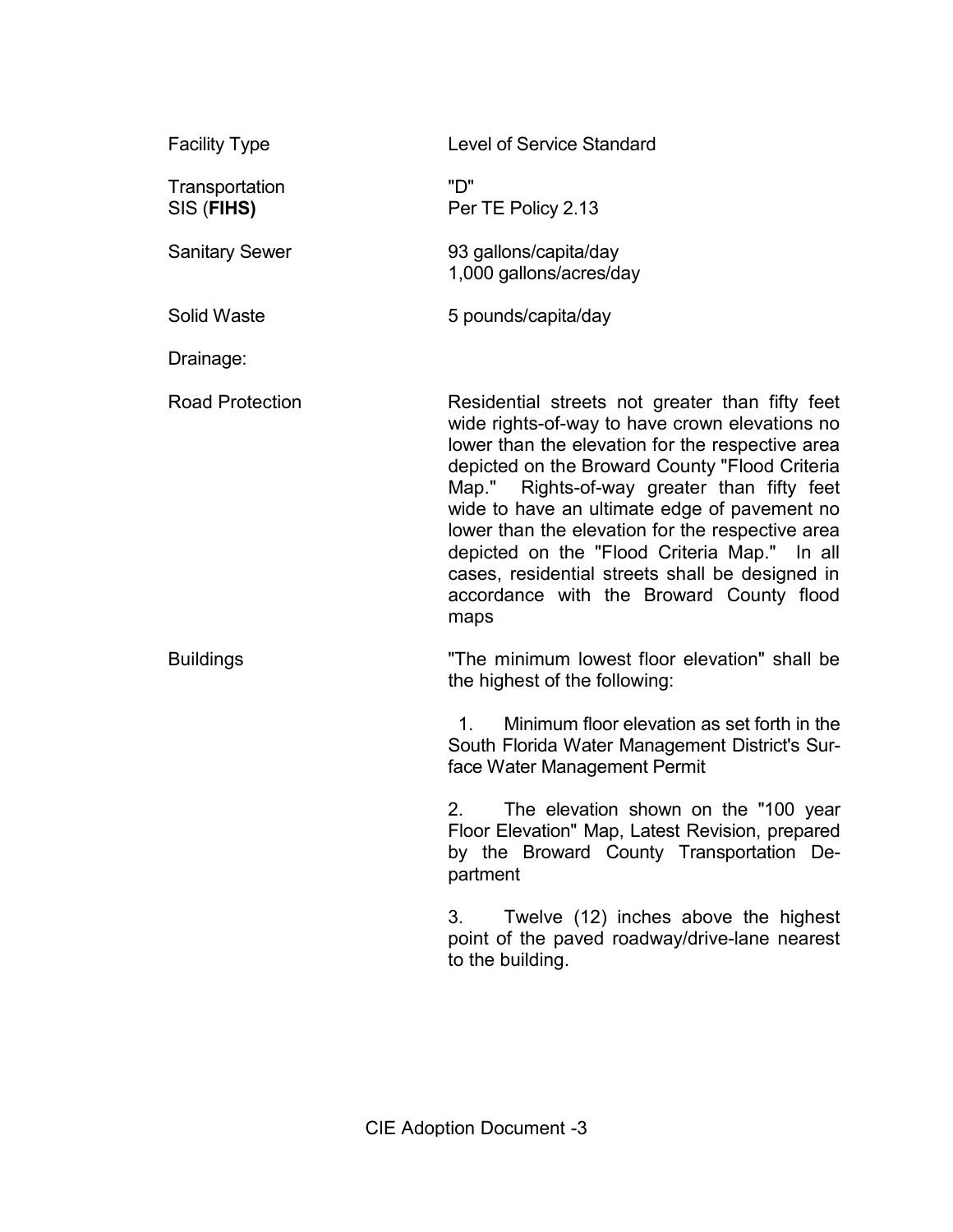| Not to exceed the inflow limit of SFWMD          |
|--------------------------------------------------|
| primary receiving canal or the local             |
| conveyance system, whichever is less. Within     |
| the SBDD pumped basins, the allowable            |
| discharge is not applicable. The discharge for   |
| the entire basin is controlled by the District's |
| pump station.                                    |
|                                                  |

- Storm Sewers **Example 3** Design frequency minimum to be three-year rainfall intensity of the State Department of Transportation Zone 10 rainfall chart as shown on the attached exhibit. SBDD requires that an initial time of concentration of 10 minutes be used or calculations be provided to justify a time of concentration greater than 10 minutes. The time of overland flow is dependent on the slope of the ground and the nature of the ground cover, for example, whether the surface is paved, rocky or grassed.
- Flood Plain Calculated flood elevations routing based on the ten-year and one hundred-year return frequency rainfall of the three-day duration shall not exceed the corresponding elevations of the Broward County "Flood Criteria Map" and the "100 Year Floor Elevation" Map, or in accordance with SBDD permits.

Antecedent Water The control elevation for each of the District's basins are set by SFWMD permits

Water Quality **a.** Retention and/or detention in the overall Pretreatment system, including swales, lakes, canals, Standards and **greenways, etc., shall be provided for one of the** On-Site Storage Three following criteria or equivalent combinations thereof:

> 1. Wet detention volume shall be provided for the first inch of runoff from the developed project, or the total runoff of 2.5 inches times the percentage of imperviousness, whichever is greater.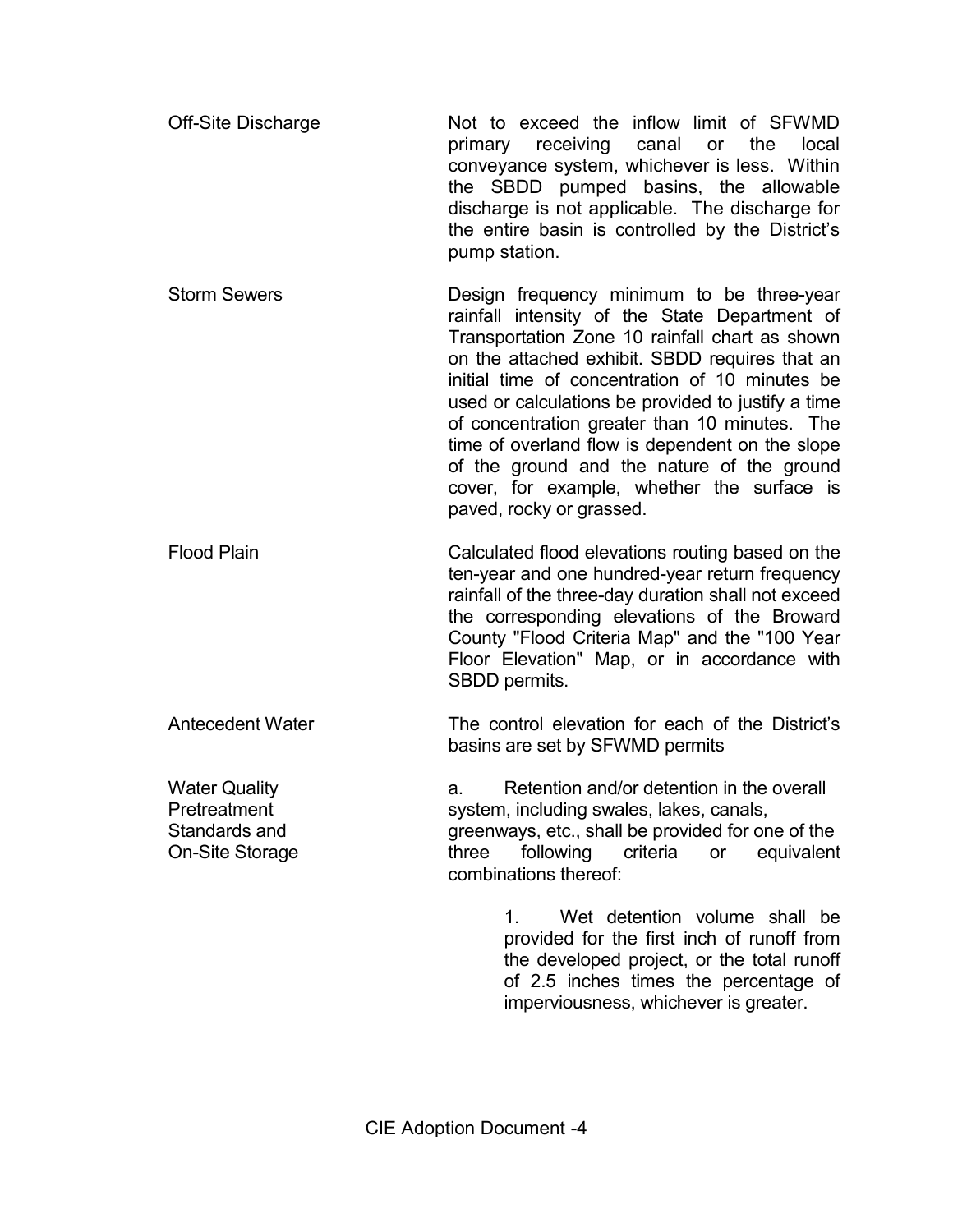2. Dry detention volume shall be provided equal to 75 percent of the above amounts computed for wet detention.

 3. Retention volume shall be provided equal to 50 percent of the above amounts computed for wet detention.

b. Commercial or industrial zoned projects shall provide at least one half inch of dry detention or retention pretreatment as part of the required retention/detention, unless reasonable assurances can be offered that hazardous materials will not enter the project's surface water management system.

 c. Systems with inlets in greased areas will be credited with up to 0.2 inches of the contributing areas. Full credit will be based on a ratio of 10:1 impervious area runoff to pervious area with proportional credit granted for greater ratios.

 d. Storage requirements for each SBDD basin are in accordance with SBDD's Public Facility Report

 Best Management Prior to discharge to surface or ground water Practices (BMP'S) BMP's will be used to reduce pollutant discharge.

Water 84.8 gallons/capita/day

Recreation/ 10 acres/1,000 population total of which Open Space 7 acres/1,000 population in neighborhood and community parks; and 3 acres/1,000 population in regional parks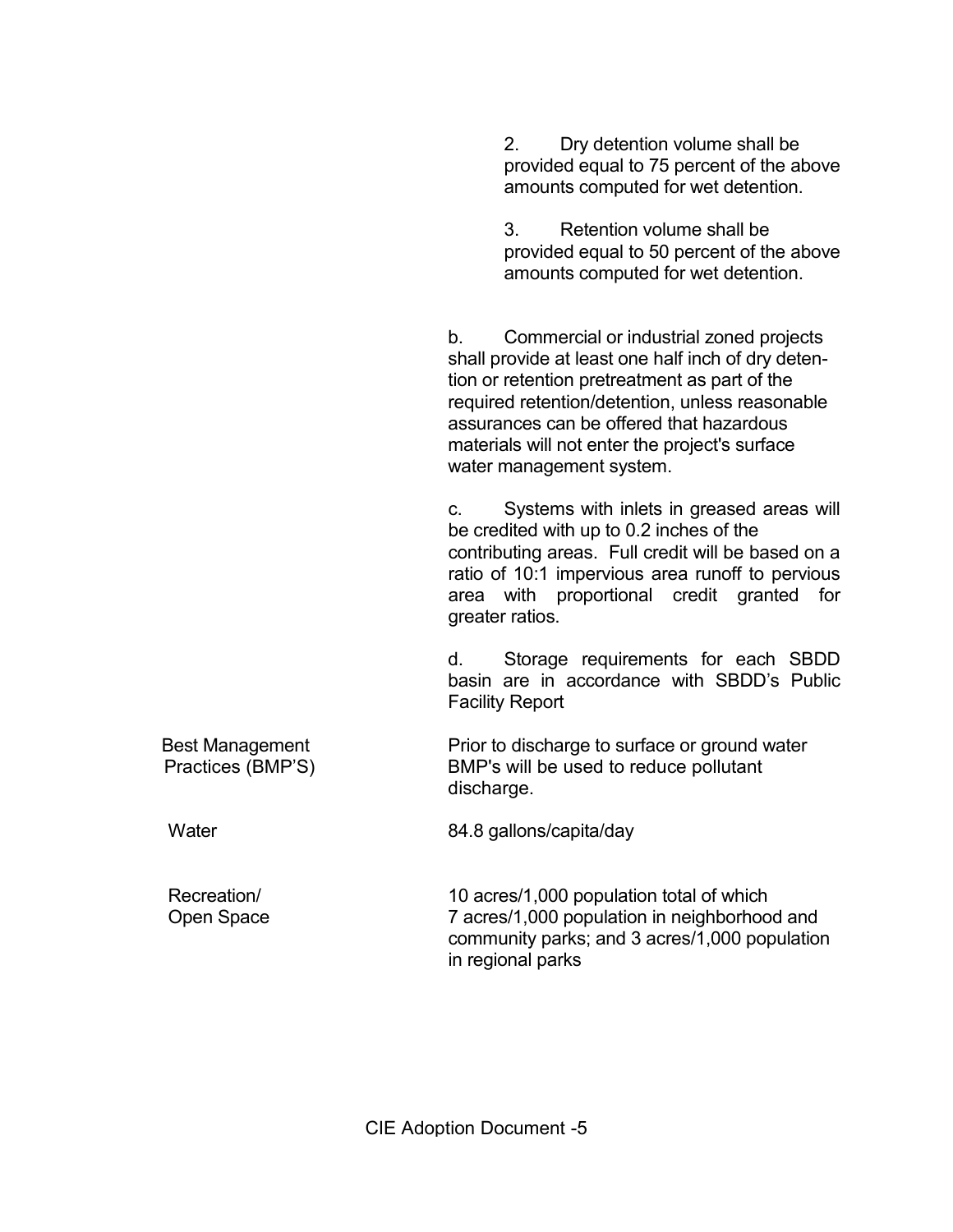## POLICY 2.4

 The City will continue to provide public facilities necessary to serve developments for which development orders were issued prior to adoption of the Comprehensive Plan consistent with the approvals of those developments.

### POLICY 2.5

 The Concurrency Management System is used by the City for monitoring and ensuring adherence to: the adopted level of service standards (LOS), the availability of public facility capacity, and the schedule of improvements as defined in appropriate Comprehensive Plan Elements. It includes guidelines for interpreting and applying LOS standards to applications for development orders (DO's) and development permits (DP's) and determining when the test for concurrency must be met, including the latest point in the application process for the determination of concurrency prior to the approval of an application. The Concurrency Management System provides a program that insures DO's and DP's are issued in a manner that will not result in a reduction in the levels of service below the adopted LOS standard for the affected facility.

A. Capacity and Level of Service Inventory

 The provisions and requirements of the Concurrency Management System apply to those facilities listed herein. The following inventories shall be maintained by the appropriate City departments/divisions and they will be used for the concurrency assessment of new development. The inventory shall be reviewed annually and updated as necessary.

# SANITARY SEWER

 At the time of the issuance of a Certificate of Occupancy (CO) or its functional equivalent, the necessary facilities and services are in place and available to serve the new development; or at the time of a development order or permit is issued, the necessary facilities and services are guaranteed in an enforceable development agreement, pursuant to Section 163.3220,F.S., or an agreement or development order issued pursuant to Chapter 380, F.S., to be in place and available to serve new development at the time of the issuance of a CO or its functional equivalent .

The design capacity of the wastewater treatment facilities.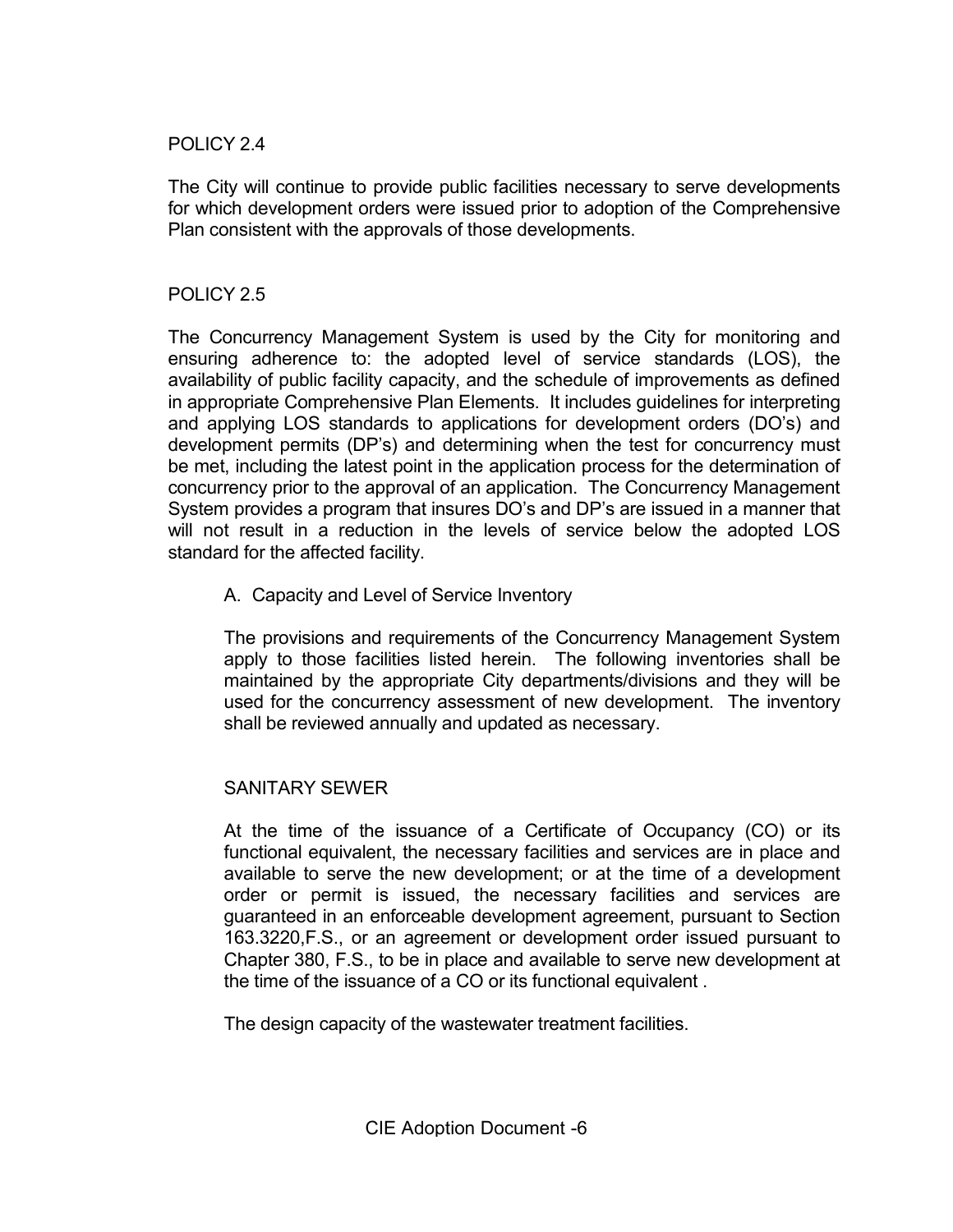The existing level of service standards measured by the average number of gallons per day per unit based on the average flows experienced at the treatment plant and the total number of equivalent residential units within the service area.

 The adopted level of service standard for average daily flows per equivalent residential unit.

The existing deficiencies of the system.

The capacities reserved for approved but unbuilt development.

 The projected capacities or deficiencies due to approved but unbuilt development.

 The improvements to be made to the facility in the current fiscal year by any approved developments pursuant to previous development orders or by the City, and the impact of such improvements on the existing capacities or deficiencies.

### POTABLE WATER

 At the time of the issuance of a Certificate of Occupancy or its functional equivalent, the necessary facilities and services are in place and available to serve the new development; or at the time of a development order or permit is issued, the necessary facilities and services are guaranteed in an enforceable development agreement, pursuant to Section 163.3220,F.S., or an agreement or development order issued pursuant to Chapter 380, F.S., to be in place and available to serve new development at the time of the issuance of a CO or its functional equivalent.

The design capacity of potable water treatment facilities.

 The existing level of service standards measured by the average number of gallons per day per unit based on the average flows experienced and the total number of equivalent residential units within the service area.

The existing potable water storage capabilities of the water system.

The existing minimum water pressure.

 The adopted level of service standards for the potable water facility components.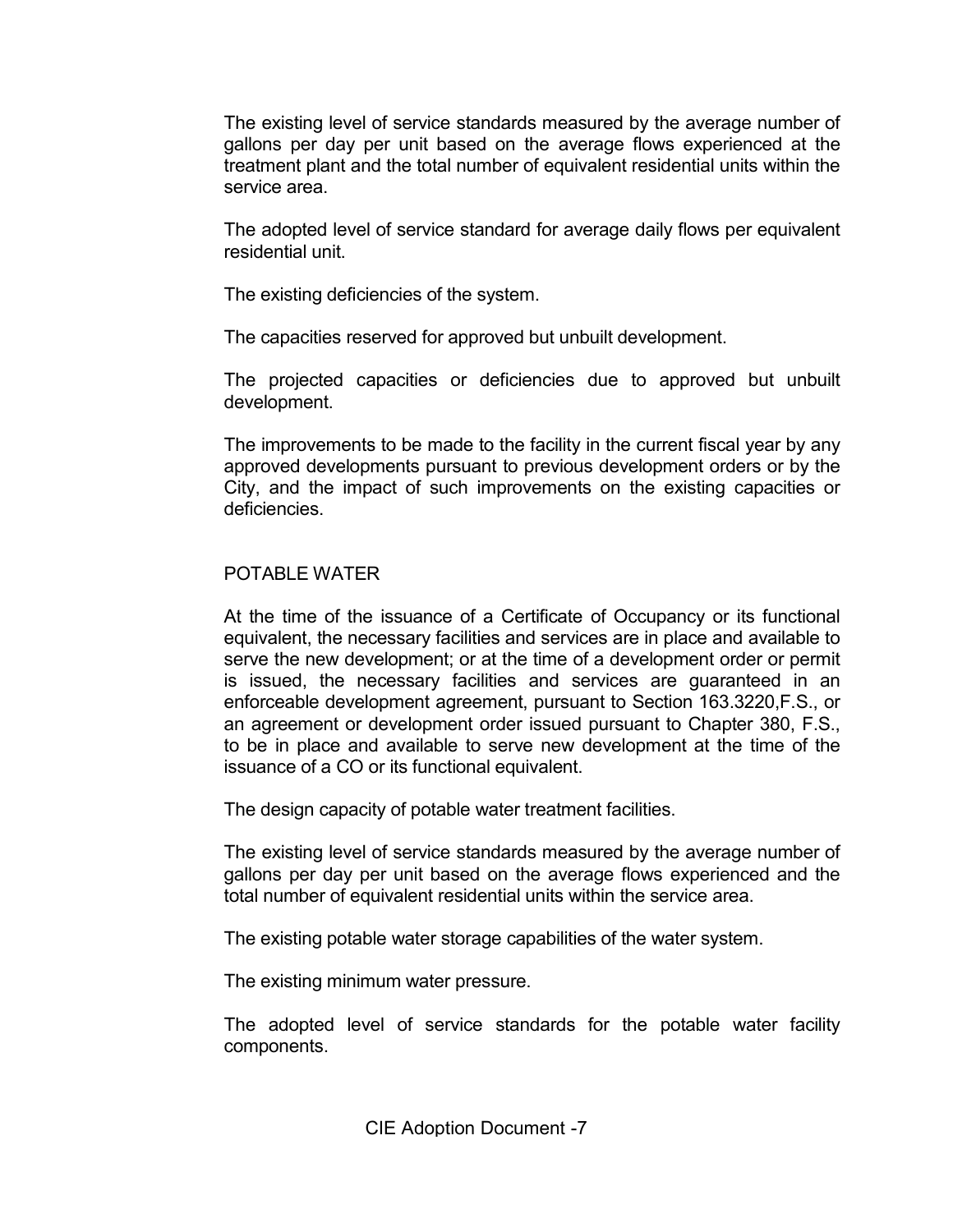The existing deficiencies of the system.

The capacities reserved for approved but unbuilt development.

 The improvements to be made to the facility in the current fiscal year by any approved developments pursuant to previous development orders, or by the City, and the impact of such improvements on the existing capacities or deficiencies.

# SOLID WASTE DISPOSAL

 At the time of the issuance of a Certificate of Occupancy or its functional equivalent, the necessary facilities and services are in place and available to serve the new development; or at the time of a development order or permit is issued, the necessary facilities and services are guaranteed in an enforceable development agreement, pursuant to Section 163.3220,F.S., or an agreement or development order issued pursuant to Chapter 380, F.S., to be in place and available to serve new development at the time of the issuance of a CO or its functional equivalent.

The design capacity of solid waste disposal facilities.

 The existing level of service measured by the number of units served per route.

The adopted level of service standard for solid waste.

The capacities reserved for approved but unbuilt development.

 The projected capacities or deficiencies due to approved but unbuilt development.

 The improvements to be made to the facility in the current fiscal year by any approved developments pursuant to previous development orders, or by the City, and the impact of such improvements on the existing capacities or deficiencies.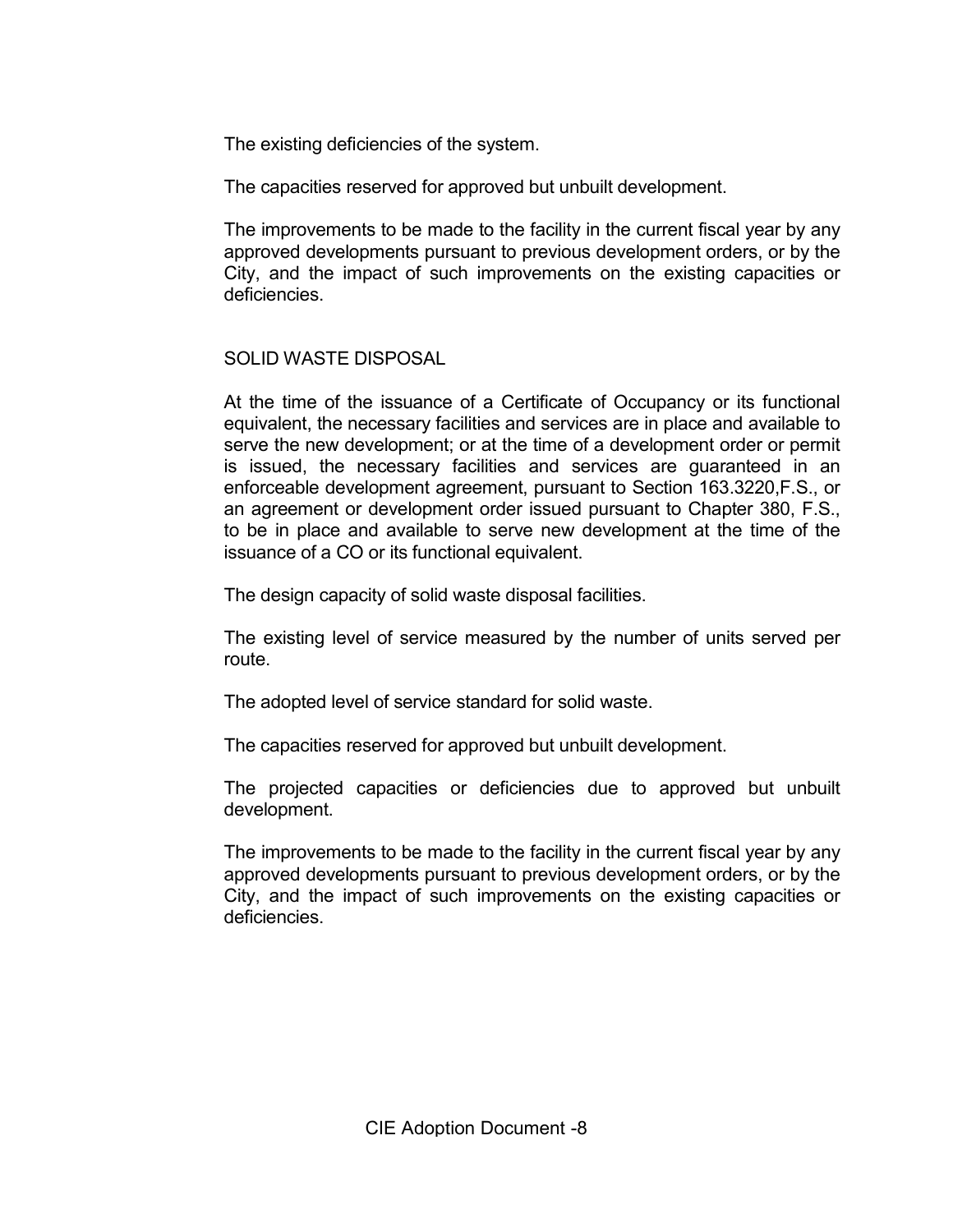# STORMWATER DRAINAGE

 At the time of the issuance of a Certificate of Occupancy or its functional equivalent, the necessary facilities and services are in place and available to serve the new development; or at the time of a development order or permit is issued, the necessary facilities and services are guaranteed in an enforceable development agreement, pursuant to Section 163.3220,F.S., or an agreement or development order issued pursuant to Chapter 380, F.S., to be in place and available to serve new development at the time of the issuance of a CO or its functional equivalent.

 The existing level of service measured by storm event as determined by the City and /or its consulting engineers.

The adopted level of service standard for stormwater drainage.

## PARKS AND RECREATION FACILITIES

 At the time the development order or permit is issued, the necessary facilities are in place or under actual construction; or a development order or permit is issued subject to the condition that, at the time of the issuance of a CO or its functional equivalent, the acreage for the necessary facilities and services to serve the new development is dedicated or acquired by the local government, or funds in the amount of the developer's fair share are committed; and

- a. A development order or permit is issued subject to the conditions that the necessary facilities and services needed to serve the new development are scheduled to be in place or under actual construction not more than one year after the issuance of a CO or its functional equivalent as provided in the adopted 5-year schedule of improvements (CIP); or
- b. At the time the development order or permit is issued, the necessary facilities and services are the subject of a binding executed agreement which requires the necessary facilities and services to serve the new development to be in place or under actual construction not more than one year after issuance of a CO or its functional equivalent; or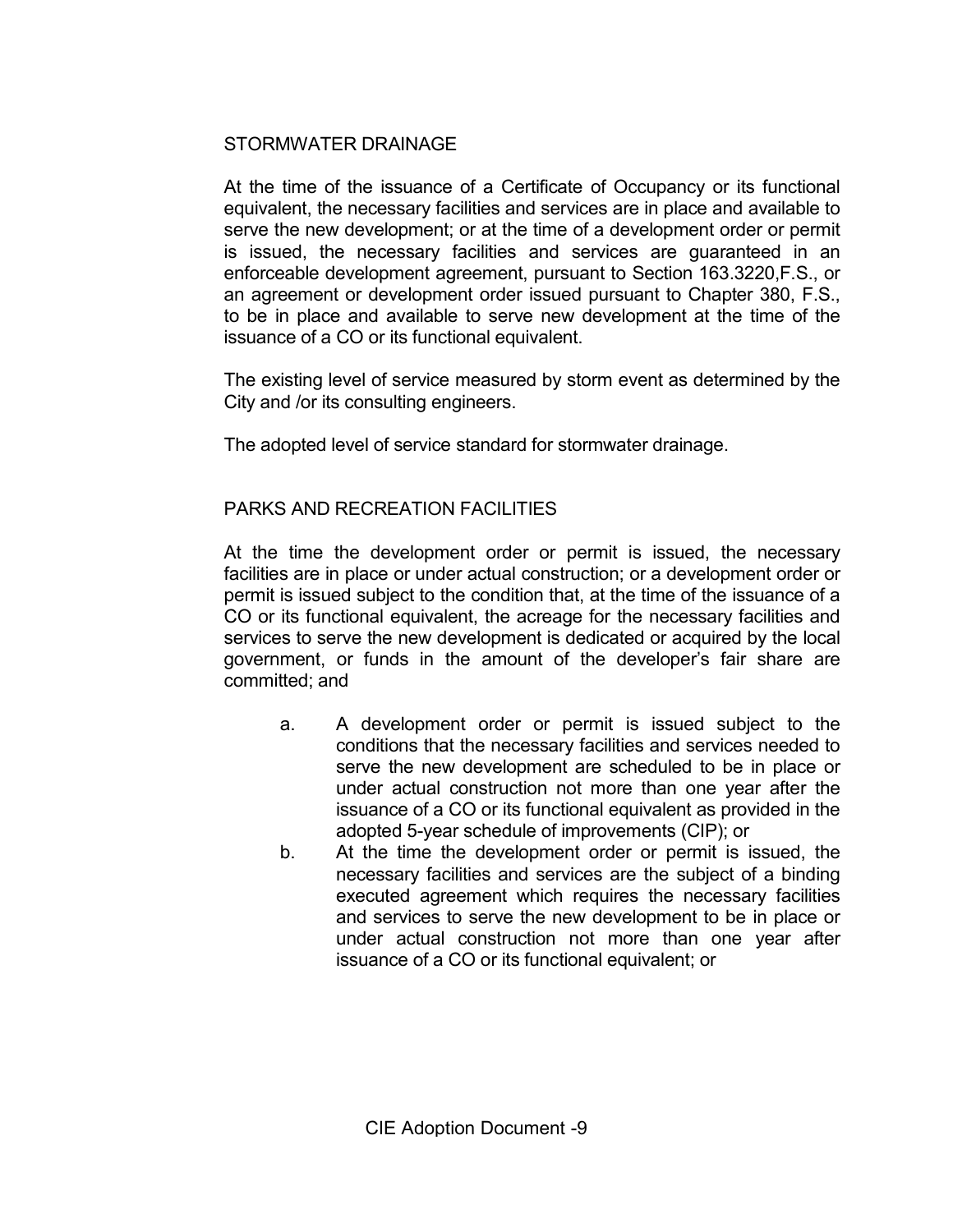c. At the time the development order or permit is issued, the necessary facilities and services are guaranteed in an enforceable development agreement, pursuant to Section 163.3220,F.S., or an agreement or development order issued pursuant to Chapter 380, F.S., to be in place or under actual construction not more than one year after the issuance of a CO or its functional equivalent.

# TRANSPORTATION FACILITIES (SEE TE)

# SCHOOL FACILITIES (see Objective VI and implementing policies)

# B. Concurrency Assessment

 The Planning Division will be responsible for determining concurrency for all applications of development orders for final site plans and/or final subdivision plans/plats. When reviewing applications for such development orders, the Division shall perform a Concurrency Assessment as part of the Development Review process to ensure that the public facilities are available concurrent with the impacts of the proposed development. To conduct the assessment, and to determine the capability of existing facilities to serve new development, the inventory of services and facilities contained in the CIE shall be used as a foundation for the establishment of existing conditions. Finally, a determination of concurrency shall be made. Such determination may include conditions of approval which are deemed necessary for concurrency to be ensured.

The Division shall provide recommendations to the Planning and Zoning Board and City Commission concerning those development order applications which require Planning and Zoning Board and/or City Commission approval. The recommendations provided by the Division shall include but are not limited to the following:

- 1. The ability of existing facilities to accommodate the proposed development at the adopted level of service standards;
- 2. Any existing facility deficiencies that will need to be corrected prior to the completion of the proposed development;
- 3. The facility(s) improvements or additions that will be needed to accommodate the impacts of the proposed development at the adopted level(s) of service standard(s);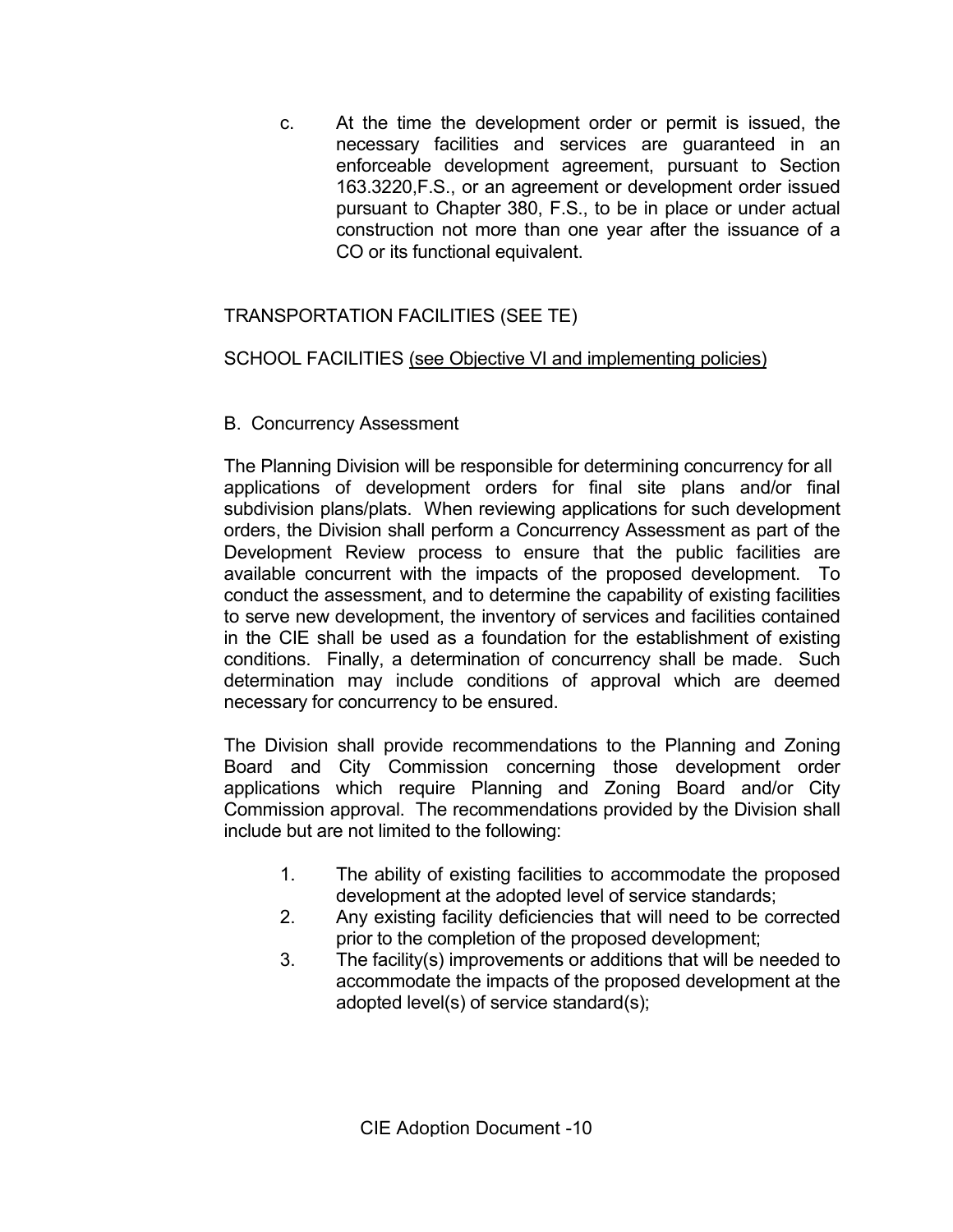- 4. The date such facility(s) improvements or additions will need to be completed to be concurrent with the impacts on such facility(s) created by the proposed development; and
- 5. A recommendation of approval or denial with any applicable conditions for the timing and location of needed improvements.

Prior to the issuance of a development order for a proposed new development, the City Commission and/or Planning and Zoning Board and/or Planning Division shall:

- 1. Make a finding on the impacts created by the proposed development;
- 2. Make a finding as to whether the public facilities covered under the concurrency management system will be available concurrent with the impacts of new development at the adopted level of service;
- 3. Make a finding of those facility(s) improvements or additions that are required to ensure the finding of concurrency; and
- 4. Make a finding of the entity responsible for the design and installation of all required facility(s) improvements or additions.

The adopted level of service standards shall be the minimum acceptable standards with which all proposed new development shall comply. The Concurrency Management System shall not preclude the Planning and Zoning Board or the City Commission from imposing other conditions of approval including improvements and additions to the facilities covered under this system beyond the minimums necessary to achieve concurrency.

Prior to the approval of an application for a final subdivision plan or final site plan, the City will review the proposed development application to ensure that public facilities and services needed to support development are available concurrent with the impacts of such development based on the Concurrency Management System as set forth in the City's Land Development Regulations.

Provisions in the Comprehensive Plan that ensure that public facilities and services standards (excluding transportation improvements) will be met to satisfy the concurrency requirement shall consist of the following:

1. The necessary facilities and services are in place at the time a development permit is issued; or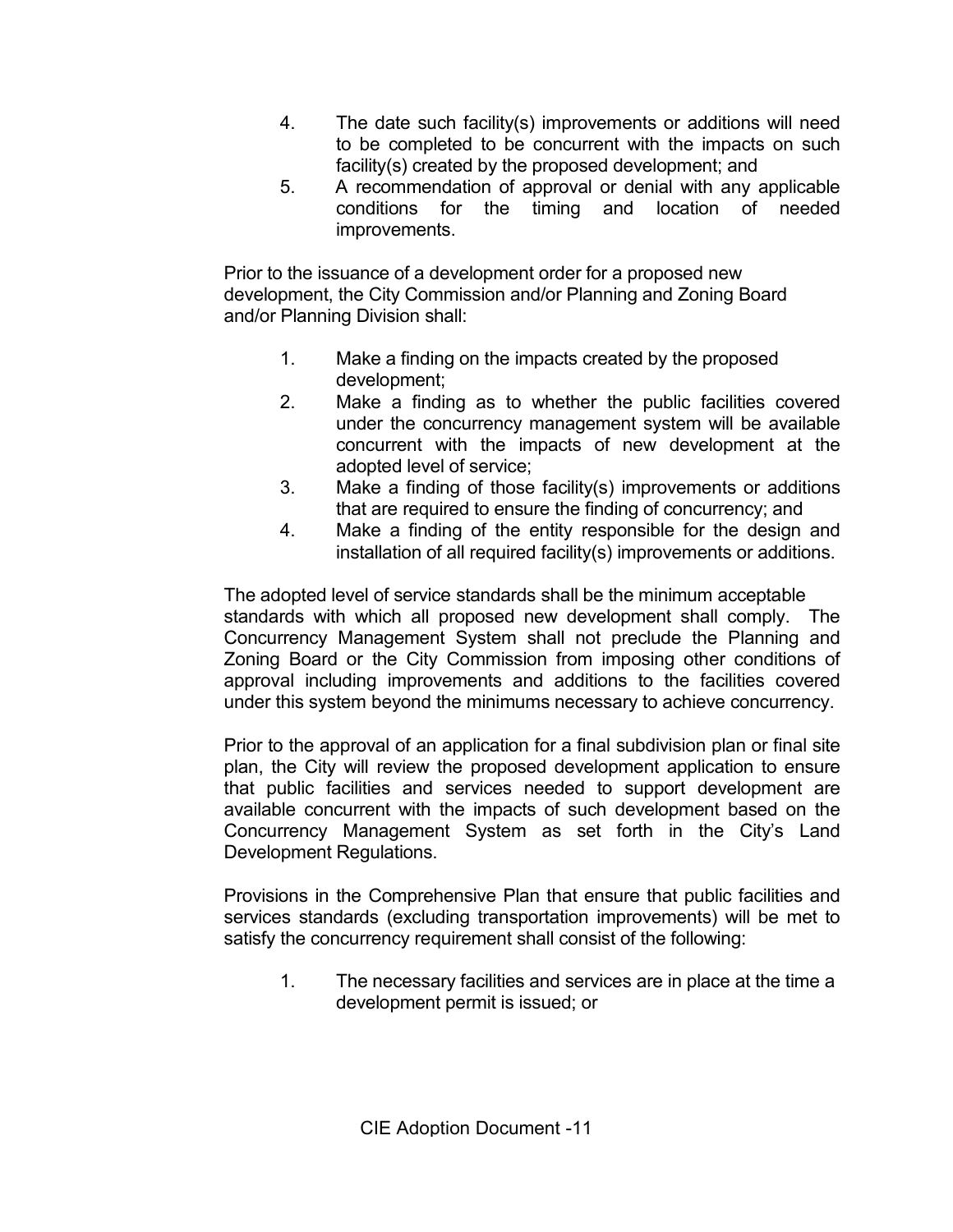- 2. A development permit is issued subject to the condition that the necessary facilities and services will be in place when the impacts of the development occur; or
- 3. A development order or permit is issued subject to the condition that, at the time of the issuance of a certificate of occupancy or its functional equivalent, the necessary facilities and services are in place and available to serve the new development; or
- 4. The necessary facilities and services are guaranteed in an enforceable development agreement that includes the provisions of Rules 9J-5.055(2) (a) 1-3, Florida Administrative Code. The agreement must guarantee that the necessary facilities and services will be in place when the impacts of the development occur.
- C. Guidelines for Interpreting and Applying LOS Standards

Proposed plan amendments and requests for new development or redevelopment shall be evaluated according to the following guidelines as to whether the proposed action would:

- 1. Be consistent with the Infrastructure Element and not contribute to a condition of public hazard.
- 2. Be consistent with the Infrastructure Element and not intensity any existing public facility capacity deficits not envisioned with this element.
- 3. Generate public facilities demands that may be accommodated by planned capacity increases.
- 4. Conform with future land uses as shown on the Future Land Use Map of the Future Land Use Element.
- 5. Accommodate public facility demands based upon level of service standards by provision of facilities by the developer or by the City consistent with this element.
- 6. Be consistent with state and regional agencies' and water management district's facility plans.

# POLICY 2.6

A plan amendment shall be required to eliminate, defer, or delay construction of any road or public transit facility or service which is needed to maintain the adopted level of service standard and which is listed in the long-term schedule of capital improvements, if established.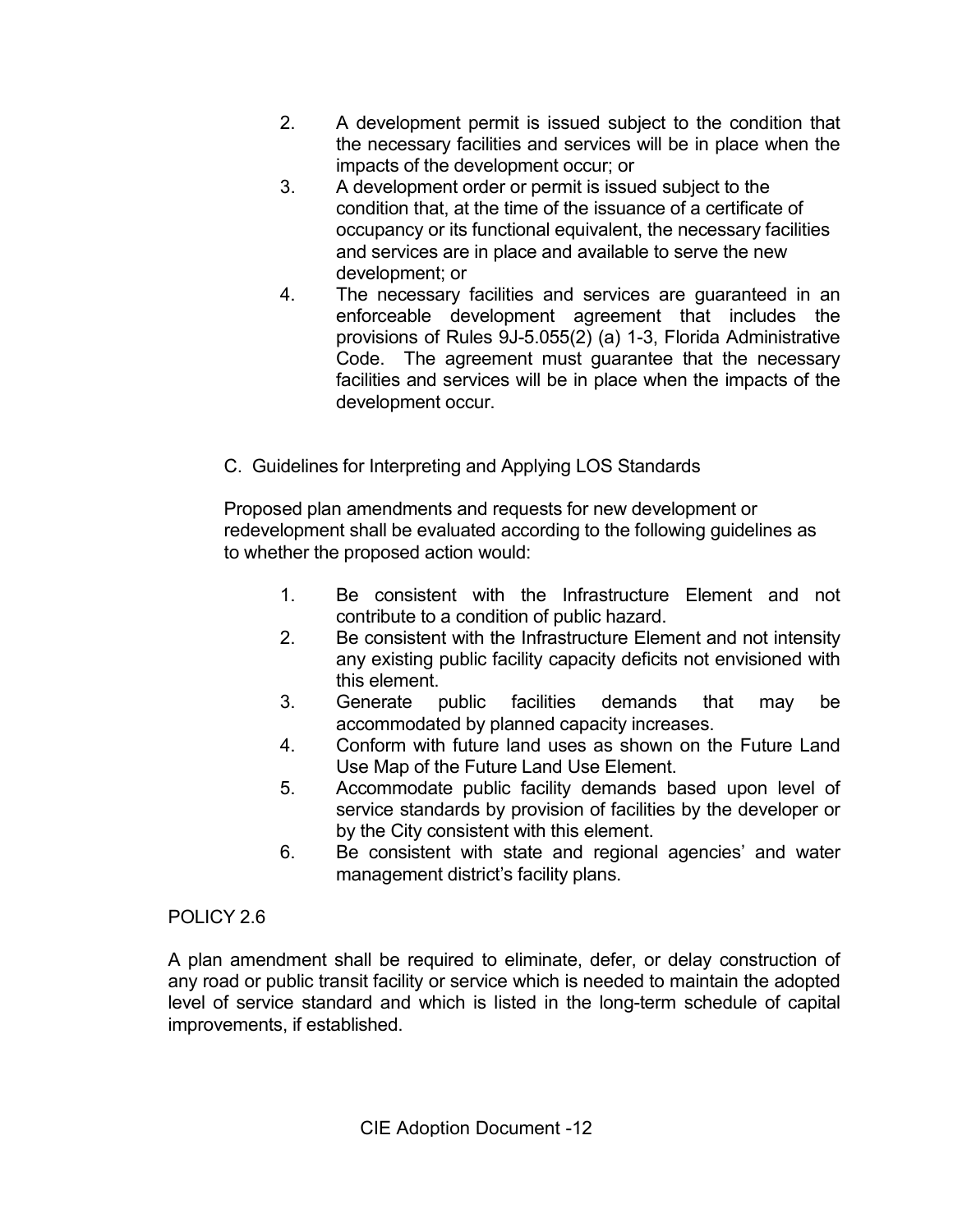POLICY 2.7

In order to coordinate land uses with available and projected fiscal resources and a financially feasible schedule of capital improvements for water supply and facility projects, the City of Pembroke Pines shall include in its annual update of the City's financially feasible five (5) year capital improvements project listing the first five (5) years of the (10) year Water Supply Facility Work Plan (WSFWP) to ensure consistency between the Potable Water Sub-Element of the Infrastructure Element and the Capital Improvements Element . Annual updates to the CIP projects listing will continue to include projects listed in the work plan beyond the initial five year time frame (cross- reference IE Policy 7.1 and CE Updated Policy 2.15).

### OBJECTIVE III

 Future development will continue to bear a proportionate share of the cost of providing infrastructure required to maintain adopted levels of service.

Evaluation Measure Objective III - Record of fees paid for facility improvements for new developments.

POLICY 3.1

New developments will continue to be assessed a pro rata share of the costs to support new growth.

#### POLICY 3.2

Developer dedications, contributions and impact fees shall continue to be required to provide pro rata share of public facility needs to finance and serve new development within the established levels of service.

#### OBJECTIVE IV

 An annual report will continue to be issued, and address the City's ability to provide and require public facilities to meet the needs which are created by previously approved developments. The report will continue to provide an assessment of the status of the City's fiscal ability to maintain the levels of service outlined in its Comprehensive Plan.

Evaluation Measure Objective IV - Annual review and status of report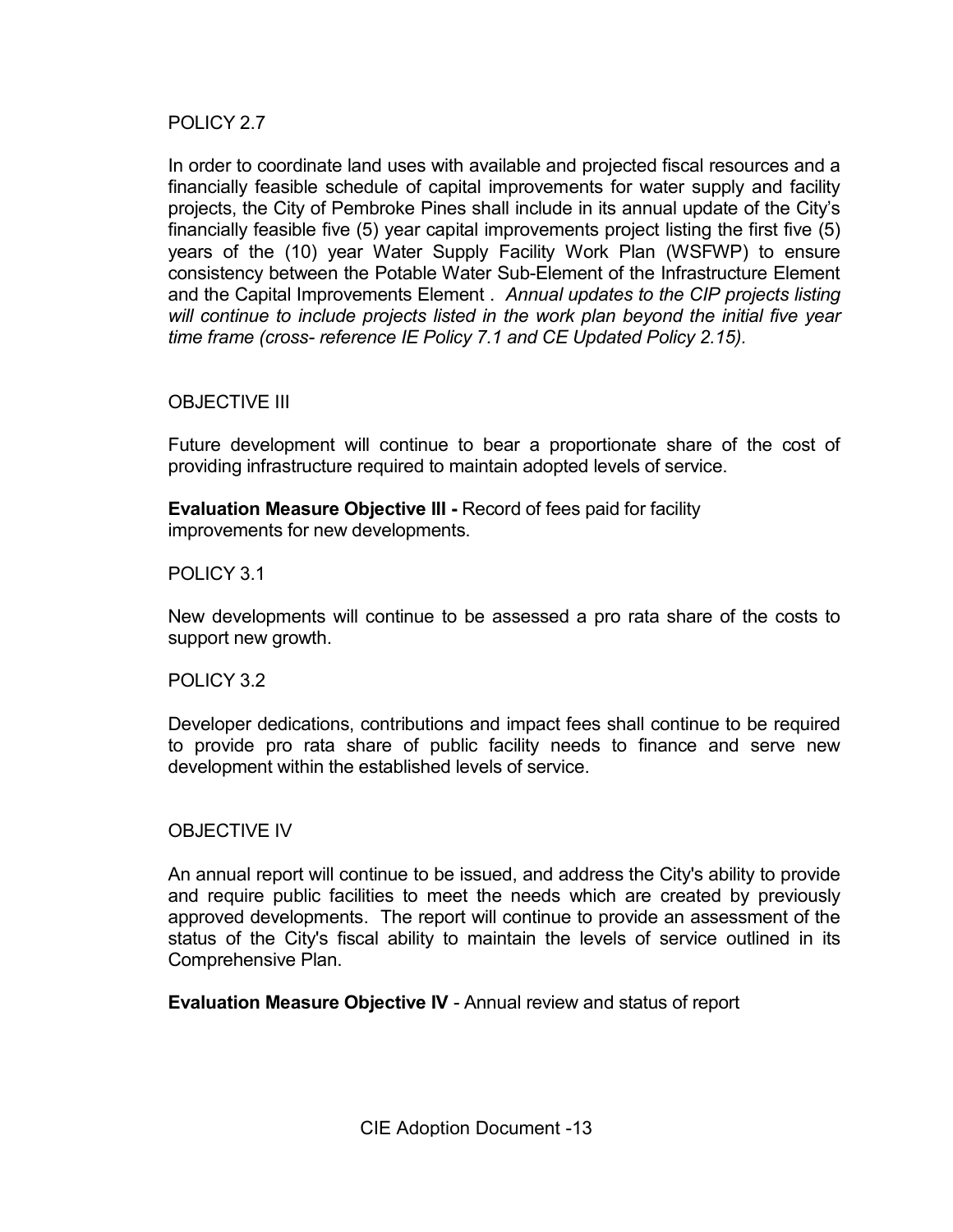## POLICY 4.1

 The City's ongoing program for the replacement of capital facilities shall continue to include the following:

- Review by Department Heads.
- Review by City Manager and Finance Director.
- Approval by City Commission

POLICY 4.2

The City shall continue its current process of establishing a capital budget as a part of the annual budgeting process of the community.

### POLICY 4.3

The City shall update the Capital Improvement Element including the Five-Year Schedule of Capital Improvements (CIP) on an annual basis pursuant to s. 163.3177(3)(b)1.,Florida Statutes and Rule 9J-5.016(5), Florida Administrative Code. The adopted update amendment shall be submitted to the State of Florida Department of Community Affairs by December 1 of each year starting December 2008.

### OBJECTIVE V

 Construction of all public facility improvements and facilities included within other plan elements will continue to be monitored through the comprehensive planning process, land development regulations, and the Capital Improvements Element, which will continue to ensure that the City is not required to construct improvements beyond its financial capacity.

Evaluation Measure of Objective V - Record of public facility improvements and facilities constructed by the City in accordance with the five year Capital Improvement Program and consistent with the City's debt/service standard.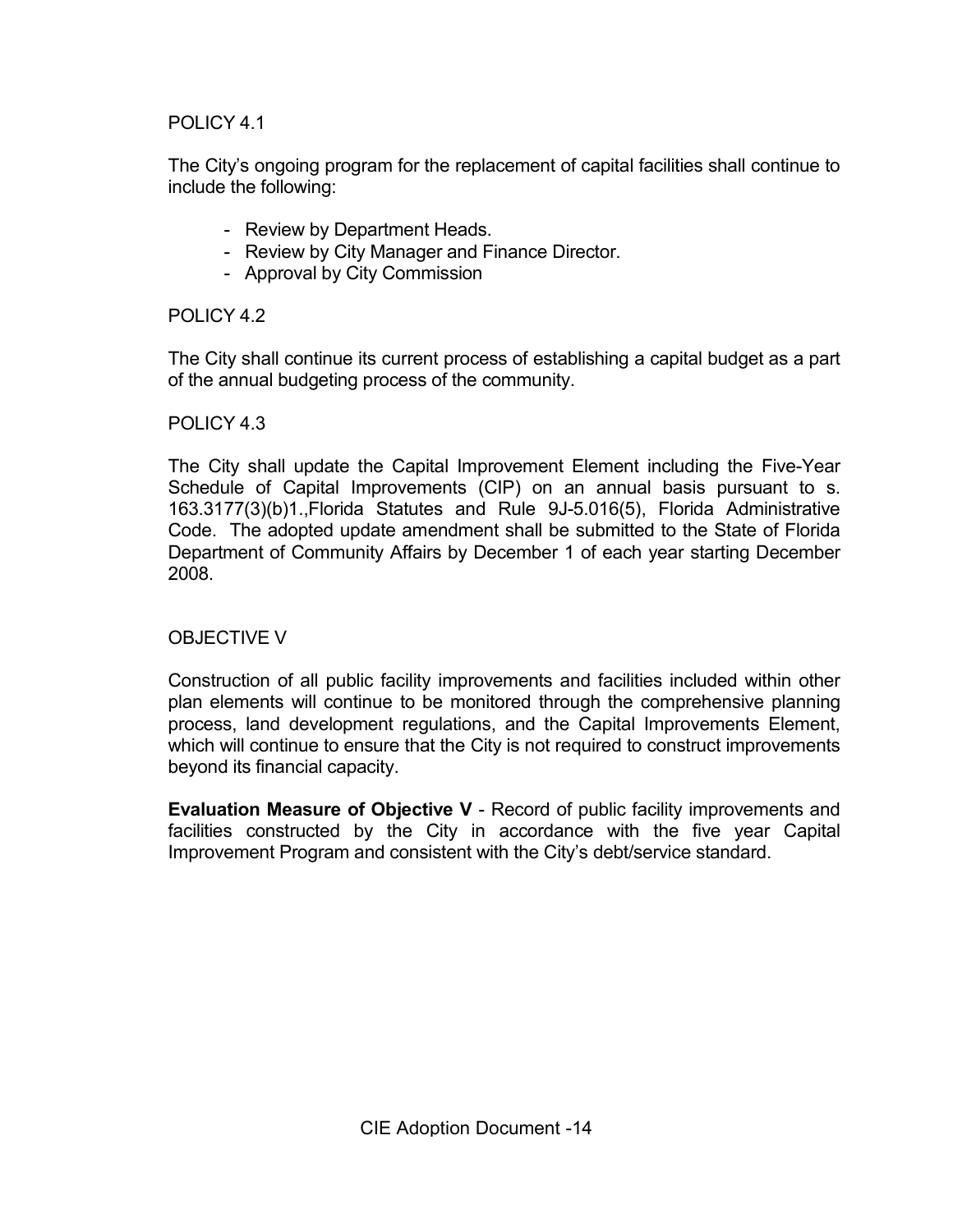POLICY 5.1

Public Facilities required to eliminate existing deficiencies for which the City is financially responsible shall be included in the five (5) year Capital Improvement Program. Annual updates of transportation related projects adopted by County agencies including the MPO are adopted by reference in the CIE and as annually adopted thereafter. In addition, the annual update to the five (5) year CIP will be accomplished through adoption of an ordinance, without amendment to the comprehensive plan, pursuant to Section 163.3177(3)(b), Florida Statutes. Those changes to the CIE, other than to the 5-Year CIP shall continue to be accomplished through the comprehensive plan amendment process

POLICY 5.2

Total debt/service expense shall continue to not exceed 20% of the annual budget.

POLICY 5.3

The City will update the data relating to public education and health facilities as needed through 2015 and submit the updated data during the EAR process following the update.

POLICY 5.4

The City shall continue to use local option fuel tax proceeds for transportation expenditures as defined in Section 336.025(7), Florida Statutes, that are needed to meet the requirements of the Capital Improvements Element of the Comprehensive Plan.

### OBJECTIVE VI

The City of Pembroke Pines, in coordination with the County and the School Board shall ensure that public school facilities are available for current and future students consistent with available resources and the adopted level of service (LOS).

Evaluation Measure Objective VI – Record of public school facilities being available at the adopted level of service concurrent with construction of residential development.